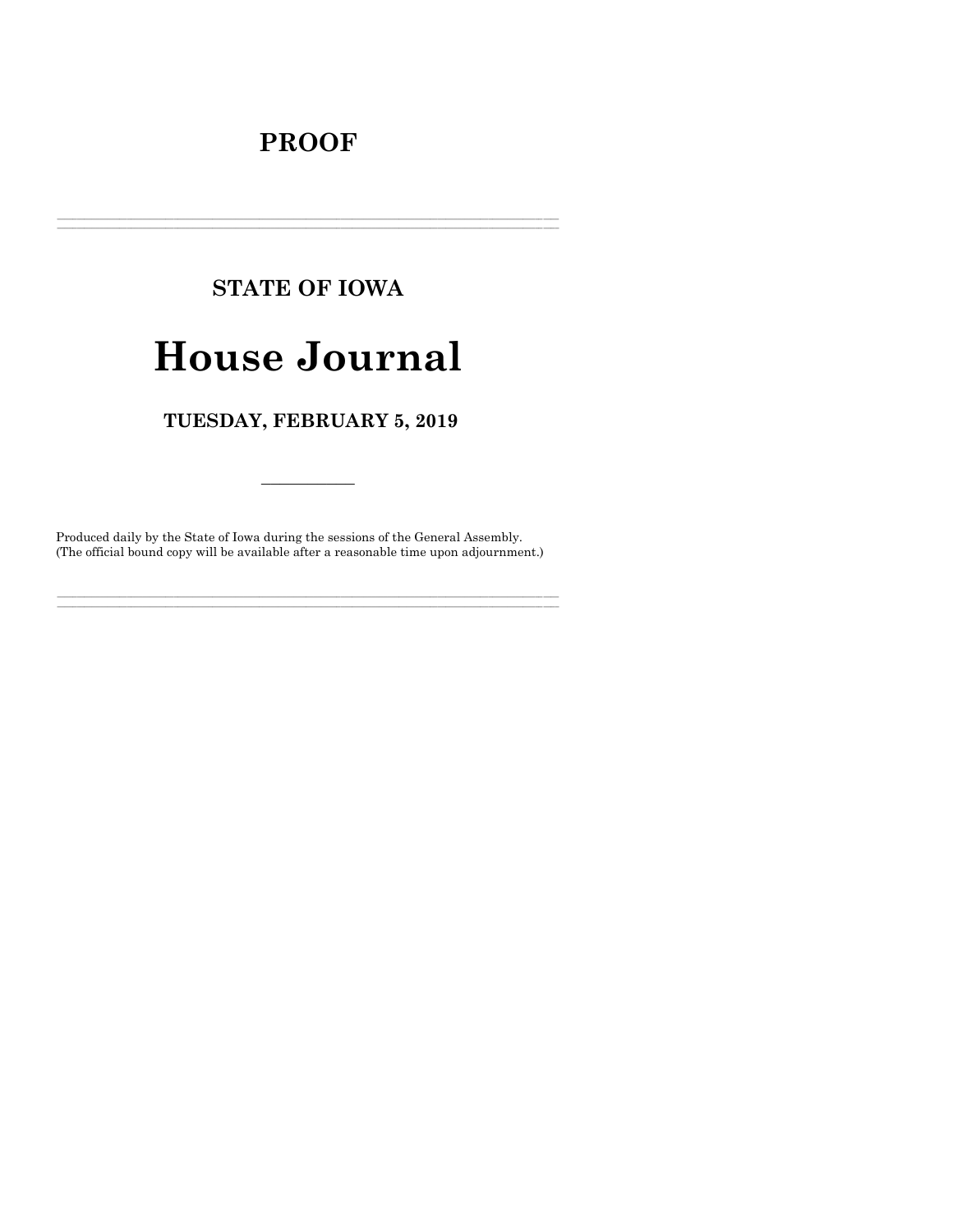# **JOURNAL OF THE HOUSE**

Twenty-third Calendar Day - Fifteenth Session Day

Hall of the House of Representatives Des Moines, Iowa, Tuesday, February 5, 2019

The House met pursuant to adjournment at 8:30 a.m., Speaker Upmeyer in the chair.

Prayer was offered by Pastor Bill Bernau, St. James Lutheran Church, Johnston. He was the guest of Derry of Polk.

## PLEDGE OF ALLEGIANCE

The Pledge of Allegiance was led by Tyler Juffernbruch, Chief Clerk's Page from Indianola.

The Journal of Monday, February 4, 2019, was approved.

## INTRODUCTION OF BILLS

**[House File 225,](https://www.legis.iowa.gov/legislation/BillBook?ga=88&ba=HF225)** by Mommsen and Wolfe, a bill for an act relating to demolition reserves on fire and casualty claims on real property located within a city and requesting an interim study on such reserves.

Read first time and referred to committee on **Commerce.**

**[House File 226,](https://www.legis.iowa.gov/legislation/BillBook?ga=88&ba=HF226)** by Kacena, Shipley, Bearinger, Worthan, and Gaines, a bill for an act authorizing the withholding of names and addresses of lottery prize winners.

Read first time and referred to committee on **State Government.**

**[House File 227,](https://www.legis.iowa.gov/legislation/BillBook?ga=88&ba=HF227)** by Bossman, a bill for an act creating exemptions from the computation of net income for the individual income tax of amounts paid to a child or dependent care provider, and including applicability provisions.

Read first time and referred to committee on **Ways and Means.**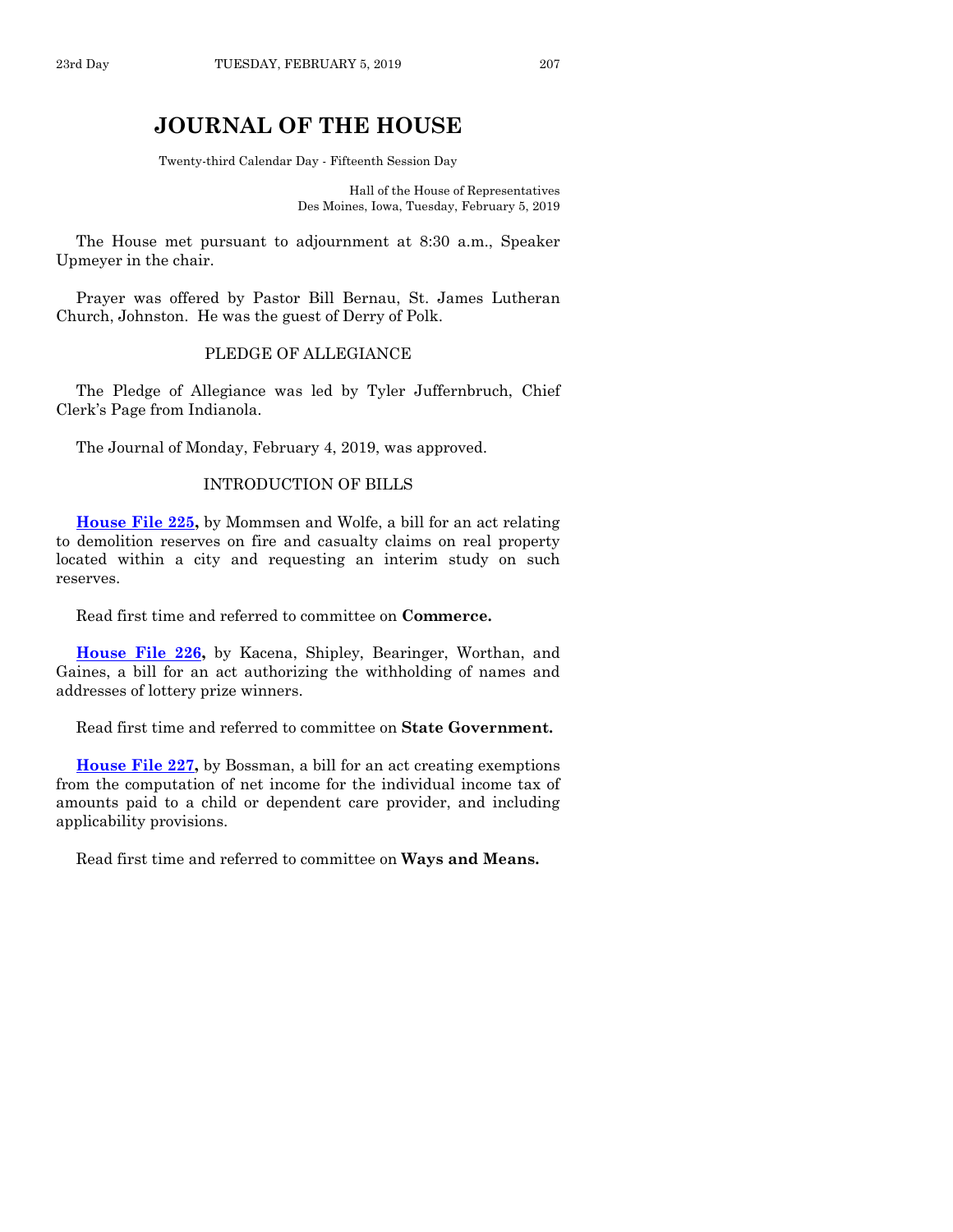**[House File 228,](https://www.legis.iowa.gov/legislation/BillBook?ga=88&ba=HF228)** by Jacoby, a bill for an act providing for an annual appropriation to the renewable fuels infrastructure fund.

Read first time and referred to committee on **Appropriations.**

**[House File 229,](https://www.legis.iowa.gov/legislation/BillBook?ga=88&ba=HF229)** by Jacoby, a bill for an act allowing the formation of certain for-profit corporations as benefit corporations authorized to do business in this state under certain conditions.

Read first time and referred to committee on **Commerce.**

**[House File 230,](https://www.legis.iowa.gov/legislation/BillBook?ga=88&ba=HF230)** by Jacoby, a bill for an act creating the Iowa job training tax credit program and including applicability provisions.

Read first time and referred to committee on **Economic Growth.**

**[House File 231,](https://www.legis.iowa.gov/legislation/BillBook?ga=88&ba=HF231)** by Wheeler and Fisher, a bill for an act relating to elective biblical literacy courses offered by school districts.

Read first time and referred to committee on **Education.**

**[House File 232,](https://www.legis.iowa.gov/legislation/BillBook?ga=88&ba=HF232)** by Jacoby, a bill for an act relating to the termination of Medicaid managed care contracts, and including effective date provisions.

Read first time and referred to committee on **Human Resources.**

**[House File 233,](https://www.legis.iowa.gov/legislation/BillBook?ga=88&ba=HF233)** by Jacobsen, a bill for an act relating to limitations regarding the withdrawal of a life-sustaining procedure from a minor child.

Read first time and referred to committee on **Judiciary.**

**[House File 234,](https://www.legis.iowa.gov/legislation/BillBook?ga=88&ba=HF234)** by Jacoby, a bill for an act providing a property assessment adjustment for certain property of persons who have attained the age of sixty-seven years, six months, providing a penalty, and including retroactive and other applicability provisions.

Read first time and referred to committee on **Local Government.**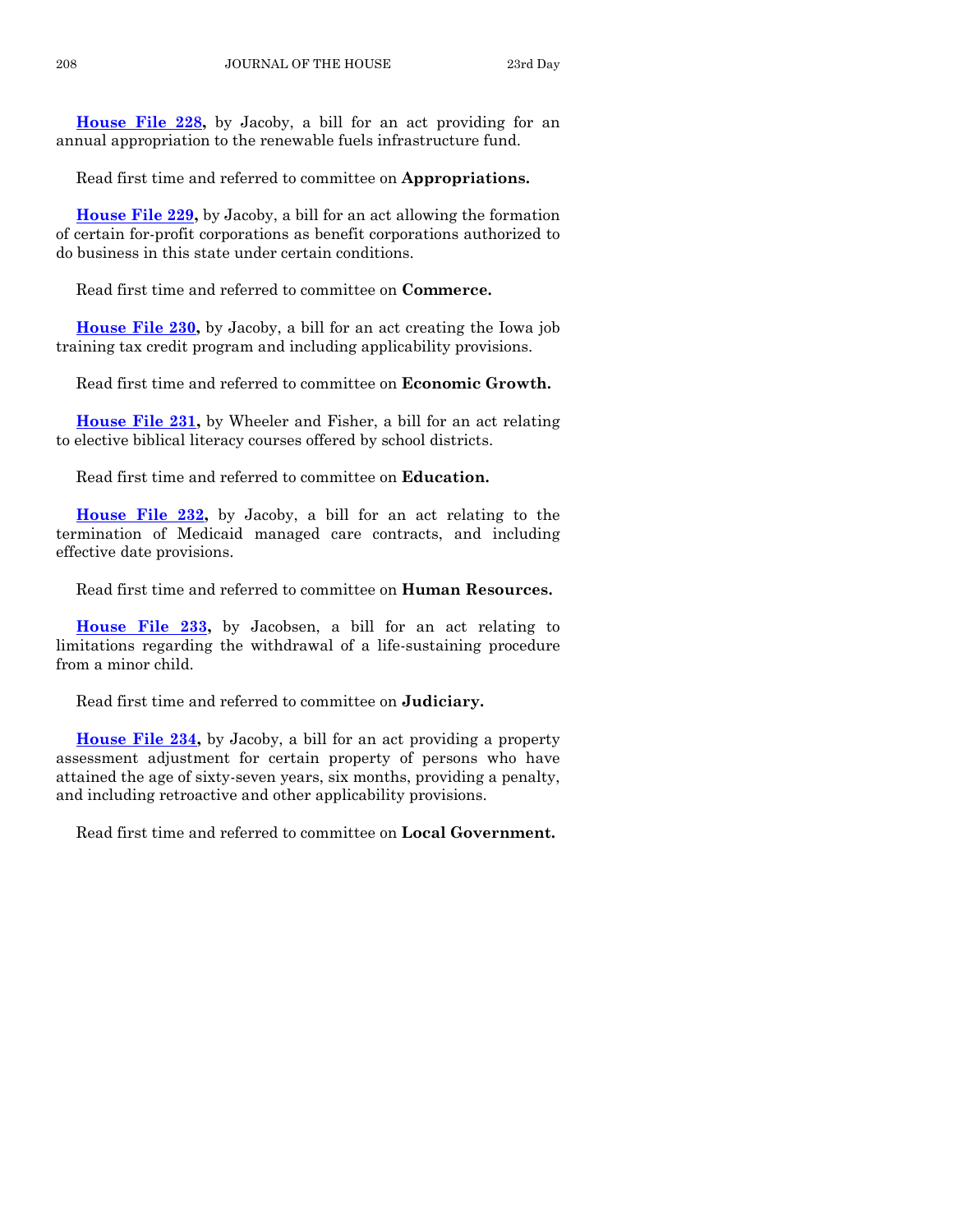**[House File 235,](https://www.legis.iowa.gov/legislation/BillBook?ga=88&ba=HF235)** by Jacoby, a bill for an act providing for a study regarding the possible establishment of a jail diversion program for offenders with a mental illness.

Read first time and referred to committee on **Public Safety.**

**[House File 236,](https://www.legis.iowa.gov/legislation/BillBook?ga=88&ba=HF236)** by Jacoby, a bill for an act relating to the absentee voting period.

Read first time and referred to committee on **State Government.**

**[House File 237,](https://www.legis.iowa.gov/legislation/BillBook?ga=88&ba=HF237)** by Gassman, a bill for an act relating to special minor's driver's licenses for students attending accredited nonpublic schools.

Read first time and referred to committee on **Transportation.**

**[House File 238,](https://www.legis.iowa.gov/legislation/BillBook?ga=88&ba=HF238)** by Jacoby, a bill for an act creating a legislative tax credit review committee as a committee of the legislative council.

Read first time and referred to committee on **Ways and Means.**

## SPONSOR ADDED

[House File 203](https://www.legis.iowa.gov/legislation/BillBook?ga=88&ba=HF203) — Wessel-Kroeschell of Story

## HOUSE STUDY BILL COMMITTEE ASSIGNMENTS

## **[H.S.B. 118](https://www.legis.iowa.gov/legislation/BillBook?ga=88&ba=HSB118) Judiciary**

Providing for juvenile court jurisdiction over minor guardianship proceedings and including effective date and applicability provisions.

#### **[H.S.B. 119](https://www.legis.iowa.gov/legislation/BillBook?ga=88&ba=HSB119) State Government**

Repealing the requirement that a groundwater hazard statement be submitted with each declaration of value that is submitted to a county recorder in order to grant, assign, transfer, or convey real property.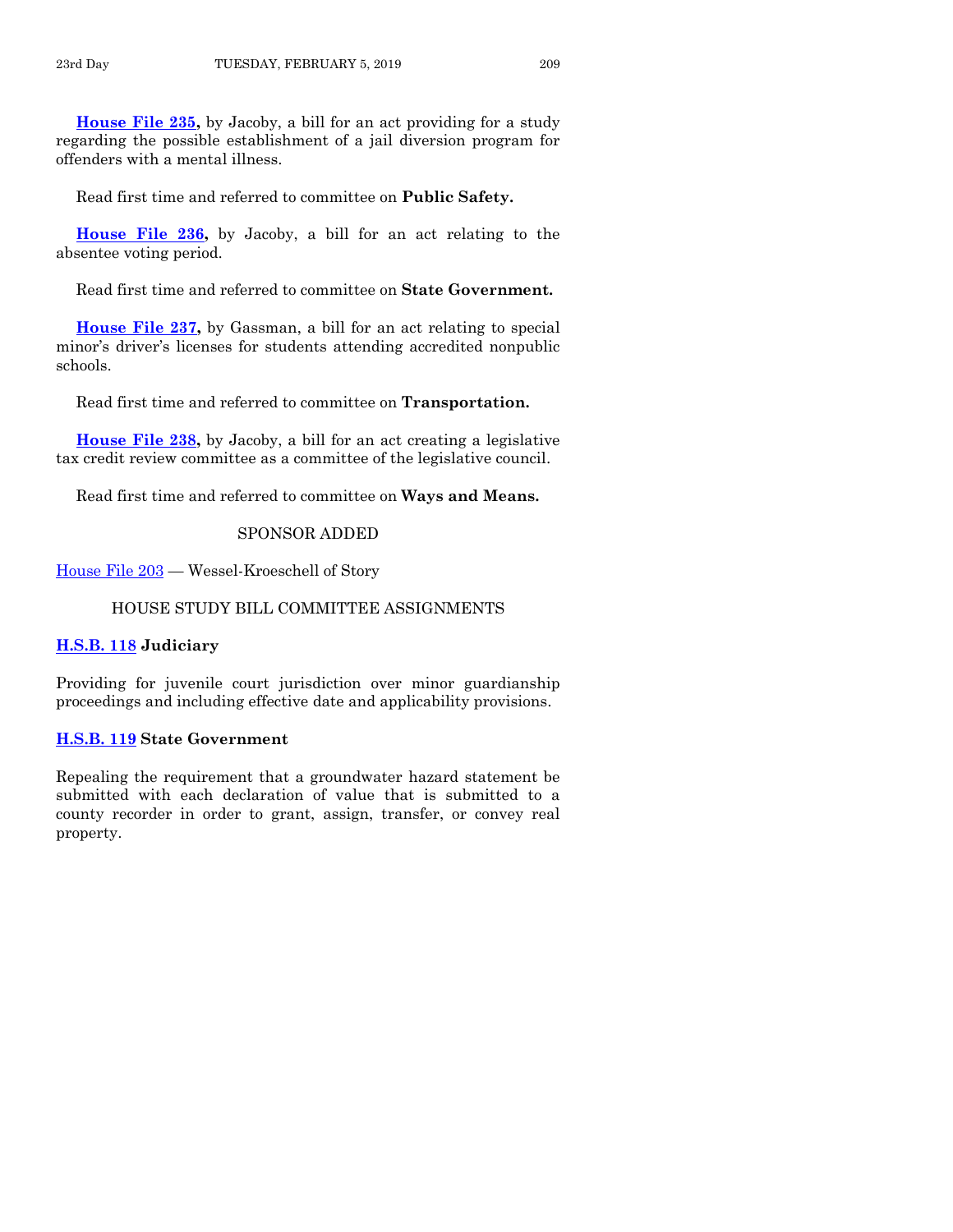# **[H.S.B. 120](https://www.legis.iowa.gov/legislation/BillBook?ga=88&ba=HSB120) State Government**

Authorizing the temporary sale of merchandise at a toy benefit for Iowa children on the state capitol complex grounds.

# **[H.S.B. 121](https://www.legis.iowa.gov/legislation/BillBook?ga=88&ba=HSB121) Veterans Affairs**

Relating to the issuance of driver's licenses marked to reflect veteran status.

# **[H.S.B. 122](https://www.legis.iowa.gov/legislation/BillBook?ga=88&ba=HSB122) Transportation**

Relating to motor vehicles operated by an automated driving system, and making penalties applicable.

# **[H.S.B. 123](https://www.legis.iowa.gov/legislation/BillBook?ga=88&ba=HSB123) Transportation**

Relating to motor vehicle accidents resulting in injury or death, and making penalties applicable.

# **[H.S.B. 124](https://www.legis.iowa.gov/legislation/BillBook?ga=88&ba=HSB124) State Government**

Relating to the conduct of sports betting, providing for taxes, and making penalties applicable.

# **[H.S.B. 125](https://www.legis.iowa.gov/legislation/BillBook?ga=88&ba=HSB125) Public Safety**

Prohibiting the use of automated or remote systems for traffic law enforcement, requiring the removal of existing systems, and including effective date provisions.

# **[H.S.B. 126](https://www.legis.iowa.gov/legislation/BillBook?ga=88&ba=HSB126) Ways and Means**

Modifying the sales and use tax exemption for the sale of certain component parts attached to or services performed on aircraft.

# **[H.S.B. 127](https://www.legis.iowa.gov/legislation/BillBook?ga=88&ba=HSB127) Transportation**

Relating to distance requirements for certain motor vehicles following other vehicles.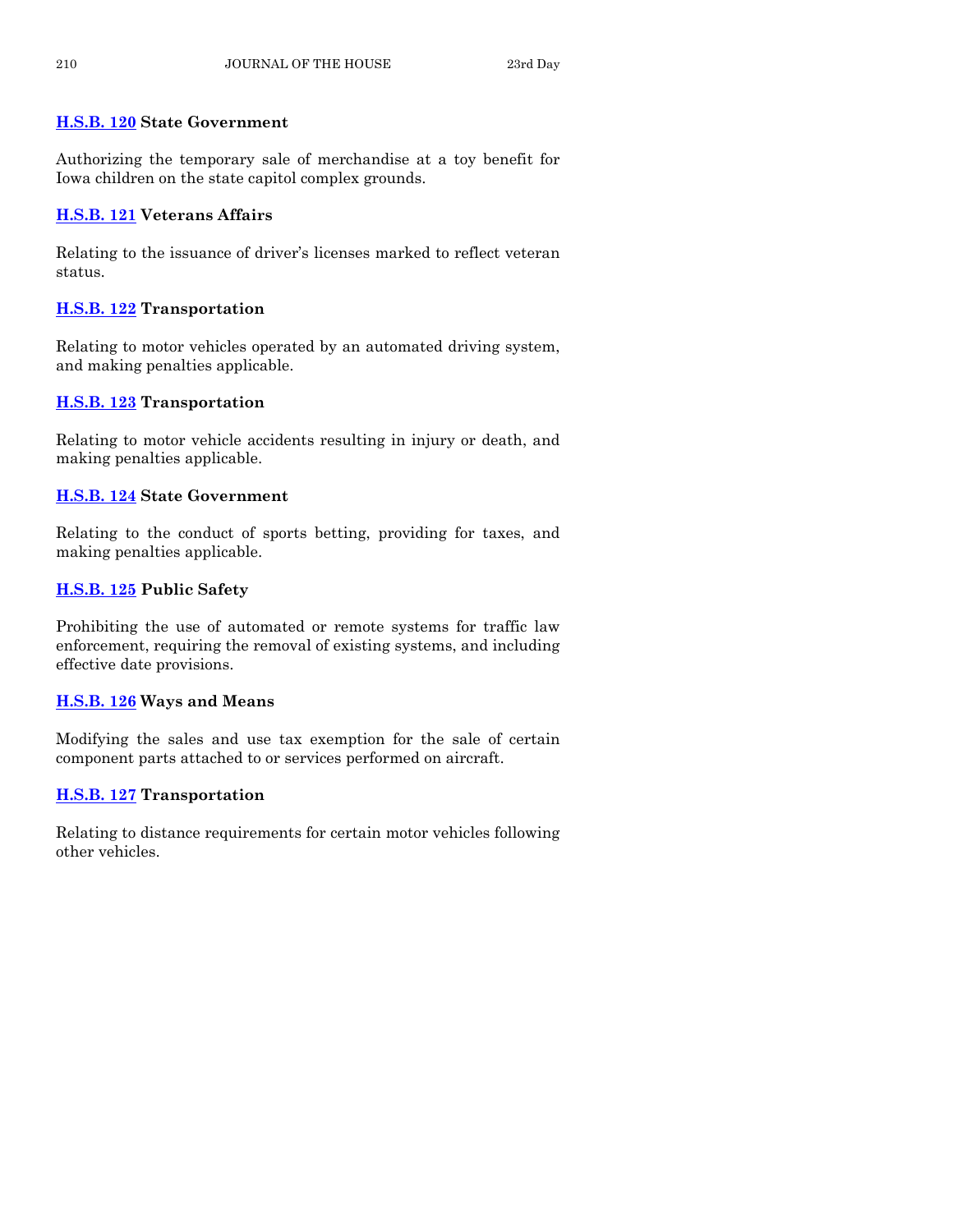## SUBCOMMITTEE ASSIGNMENTS

#### **House [Joint Resolution 4](https://www.legis.iowa.gov/legislation/BillBook?ga=88&ba=HJR4)**

State Government: Bacon, Chair; Bergan and Mascher.

#### **[House File 74](https://www.legis.iowa.gov/legislation/BillBook?ga=88&ba=HF74)**

Transportation: Worthan, Chair; R. Smith and Thorup.

## **[House File 75](https://www.legis.iowa.gov/legislation/BillBook?ga=88&ba=HF75)**

Transportation: Huseman, Chair; Heddens and Worthan.

#### **[House File 178](https://www.legis.iowa.gov/legislation/BillBook?ga=88&ba=HF178)**

Local Government: McKean, Chair; Hite and Nielsen.

#### **[House File 194](https://www.legis.iowa.gov/legislation/BillBook?ga=88&ba=HF194)**

Education: Mommsen, Chair; James and A. Meyer.

#### **[House File 195](https://www.legis.iowa.gov/legislation/BillBook?ga=88&ba=HF195)**

Education: Dolecheck, Chair; A. Meyer and Steckman.

## **[House File 197](https://www.legis.iowa.gov/legislation/BillBook?ga=88&ba=HF197)**

Education: Wheeler, Chair; James and Mommsen.

### **[House File 225](https://www.legis.iowa.gov/legislation/BillBook?ga=88&ba=HF225)**

Commerce: Fisher, Chair; Grassley and Jacoby.

#### **[House File 238](https://www.legis.iowa.gov/legislation/BillBook?ga=88&ba=HF238)**

Ways and Means: Windschitl, Chair; Hein and Jacoby.

## HOUSE STUDY BILL SUBCOMMITTEE ASSIGNMENTS

## **[House Study Bill 118](https://www.legis.iowa.gov/legislation/BillBook?ga=88&ba=HSB118)**

Judiciary: Hinson, Chair; Hite and Wolfe.

#### **[House Study Bill 119](https://www.legis.iowa.gov/legislation/BillBook?ga=88&ba=HSB119)**

State Government: Mitchell, Chair; Moore and Nielsen.

#### **[House Study Bill 120](https://www.legis.iowa.gov/legislation/BillBook?ga=88&ba=HSB120)**

State Government: Thompson, Chair; Cohoon and Deyoe.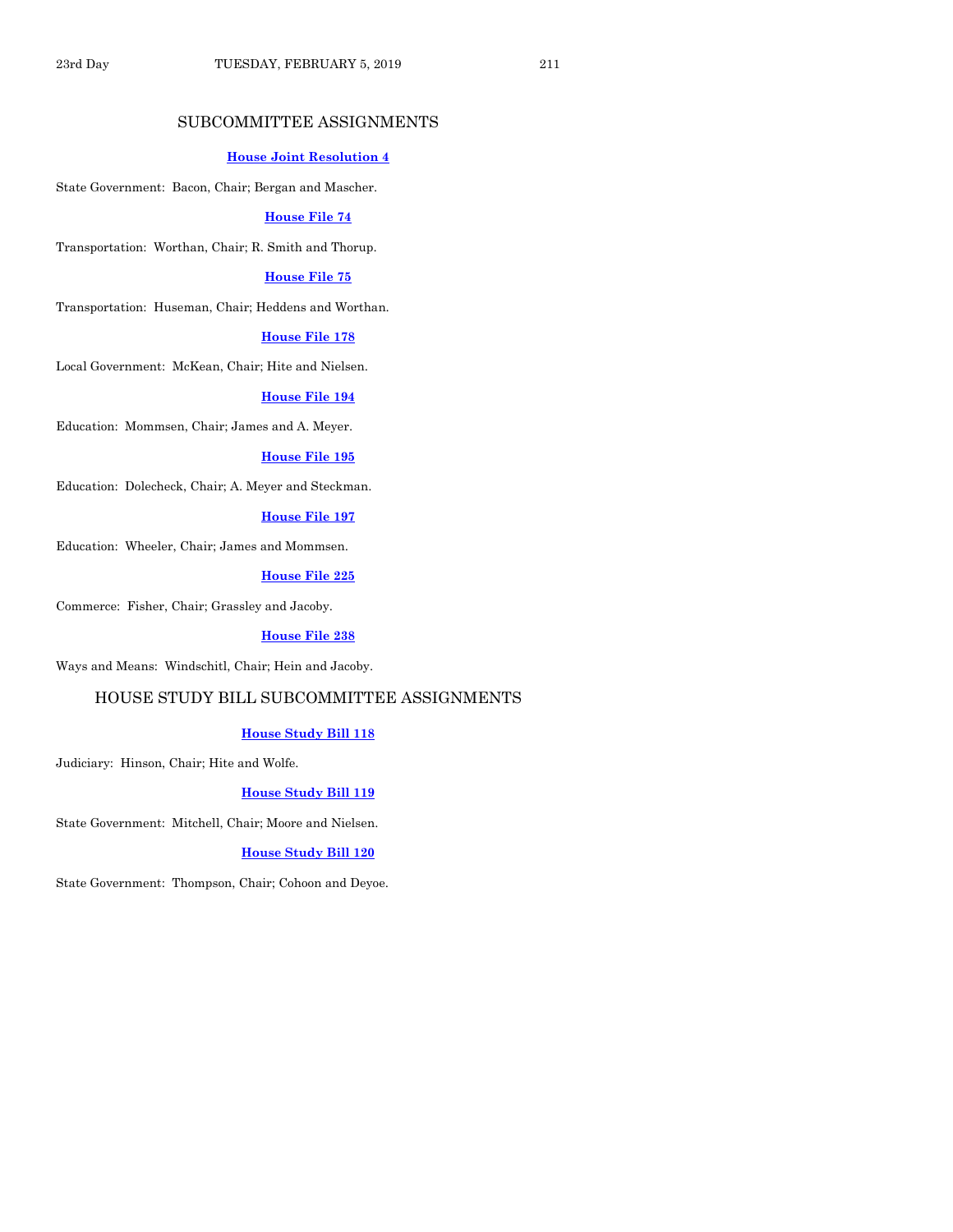#### **[House Study Bill 121](https://www.legis.iowa.gov/legislation/BillBook?ga=88&ba=HSB121)**

Veterans Affairs: Gustafson, Chair; Gaines and Hite.

#### **[House Study Bill 122](https://www.legis.iowa.gov/legislation/BillBook?ga=88&ba=HSB122)**

Transportation: Hinson, Chair; Forbes and Thorup.

#### **[House Study Bill 123](https://www.legis.iowa.gov/legislation/BillBook?ga=88&ba=HSB123)**

Transportation: Thorup, Chair; Hinson and Kressig.

#### **[House Study Bill 124](https://www.legis.iowa.gov/legislation/BillBook?ga=88&ba=HSB124)**

State Government: Kaufmann, Chair; Bossman, Cohoon, Lensing and Sexton.

## **[House Study Bill 125](https://www.legis.iowa.gov/legislation/BillBook?ga=88&ba=HSB125)**

Public Safety: Klein, Chair; Kacena and Worthan.

#### **[House Study Bill 126](https://www.legis.iowa.gov/legislation/BillBook?ga=88&ba=HSB126)**

Ways and Means: Maxwell, Chair; Bossman and Jacoby.

#### **[House Study Bill 127](https://www.legis.iowa.gov/legislation/BillBook?ga=88&ba=HSB127)**

Transportation: Landon, Chair; Maxwell and B. Meyer.

#### COMMITTEE RECOMMENDATIONS

MADAM SPEAKER: The Chief Clerk of the House respectfully reports that the following committee recommendations have been received and are on file in the office of the Chief Clerk:

## CARMINE BOAL Chief Clerk of the House

#### COMMITTEE ON AGRICULTURE

Committee Bill (Formerly [House File 8\)](https://www.legis.iowa.gov/legislation/BillBook?ga=88&ba=HF8), eliminating a requirement that an identification number be part of an application to obtain an authorization to operate a commercial establishment involved in the care of certain nonagricultural animals.

Fiscal Note: **No**

Recommendation: **Do Pass** February 5, 2019.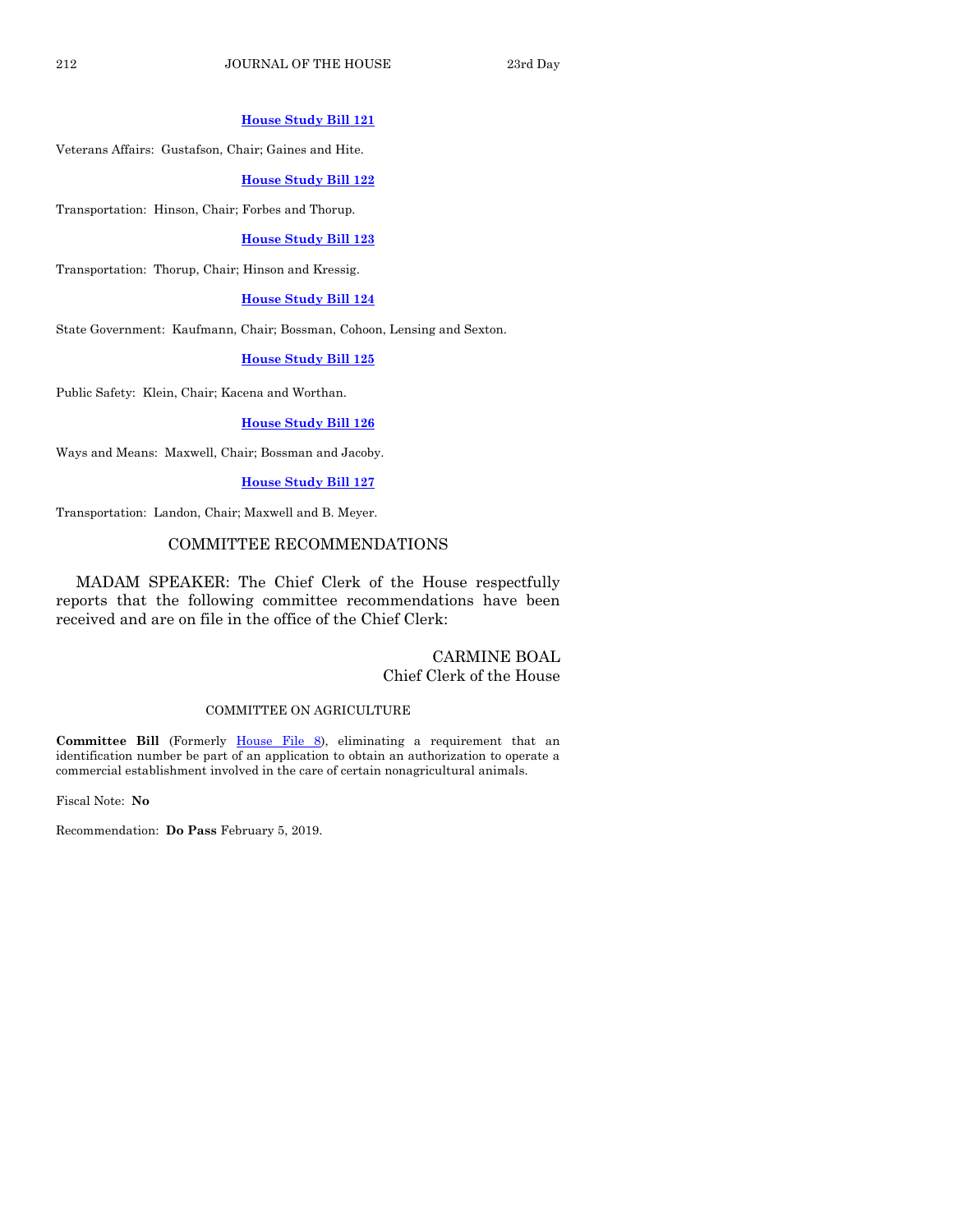#### COMMITTEE ON COMMERCE

Committee Bill (Formerly [House Study Bill 3\)](https://www.legis.iowa.gov/legislation/BillBook?ga=88&ba=HSB3), relating to the removal of city utility board members, and including effective date provisions.

Fiscal Note: **No**

Recommendation: **Do Pass** February 4, 2019.

**Committee Bill** (Formerly [House Study Bill 4\)](https://www.legis.iowa.gov/legislation/BillBook?ga=88&ba=HSB4), prohibiting pyramid promotional schemes and making penalties applicable.

Fiscal Note: **No**

Recommendation: **Do Pass** February 4, 2019.

Committee Bill (Formerly *House Study Bill 31)*, relating to permissible interest rates and charges for certain loans.

Fiscal Note: **No**

Recommendation: **Do Pass** February 4, 2019.

**Committee Bill** (Formerly [House Study Bill 34\),](https://www.legis.iowa.gov/legislation/BillBook?ga=88&ba=HSB34) relating to application fees for certain consumer loans.

Fiscal Note: **No**

Recommendation: **Do Pass** February 4, 2019.

**Committee Bill** (Formerly [House Study Bill 35\)](https://www.legis.iowa.gov/legislation/BillBook?ga=88&ba=HSB35), relating to the division of domestic stock insurers.

Fiscal Note: **No**

Recommendation: **Amend and Do Pass** February 4, 2019.

COMMITTEE ON JUDICIARY

Committee Bill (Formerly [House File 5\)](https://www.legis.iowa.gov/legislation/BillBook?ga=88&ba=HF5), relating to the confidentiality of search warrant information in a criminal case resulting in an acquittal or a dismissal.

Fiscal Note: **No**

Recommendation: **Amend and Do Pass** February 4, 2019.

**Committee Bill** (Formerly [House Study Bill 1\)](https://www.legis.iowa.gov/legislation/BillBook?ga=88&ba=HSB1), relating to the practice of massage therapy, and providing penalties.

Fiscal Note: **No**

Recommendation: **Amend and Do Pass** February 4, 2019.